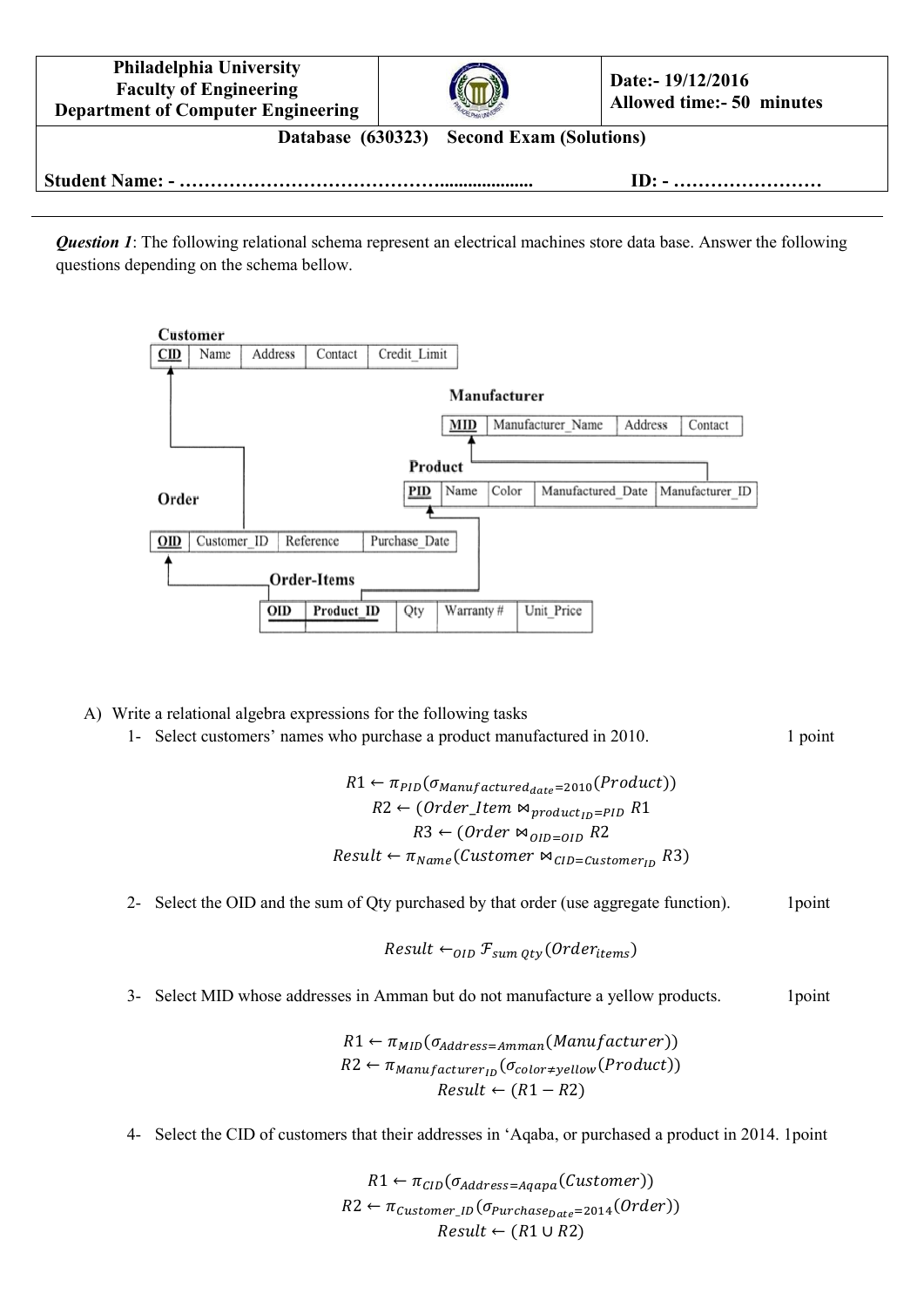B) Write a relational calculus expressions for the following tasks 1- Select customers' names and addresses who bought a products in 2016. 1point {C.Name , C.Address | Customer(C) and (ƎO) (Order(O) and O.Customer ID=C.CID and O.Purchase Date=2016)} 2- Select PID of product that unit price is more than 100 and manufactured date is 2012. 1 point {P.PID | Product(P) and P.Manufactured\_Data=2012 and (ƎO)(Order\_Items(O) and O.Product ID=P.PID and O.Unit Price>100)} 3- Select the Manufacturer names that have a products with unit price more than 200 1 points {M.Name | Manufacturer(M) and (ƎP)( ƎO)(Product(P) and Order\_Item(O) and M.MID=P.Manufactrer\_ID and P.PID=O.Product\_ID and O.Unit\_Price>200)}

*Question 2*: The following relational schema represents a simple university department registration system,



Write SQL statements that perform the followings:

| 1- Select student ID and name whose major is 'computer engineering'  |                                                |  |  |  |
|----------------------------------------------------------------------|------------------------------------------------|--|--|--|
|                                                                      |                                                |  |  |  |
|                                                                      | SELECT Student ID, Student Name                |  |  |  |
| <b>FROM</b>                                                          | <b>STUDENT</b>                                 |  |  |  |
| WHERE Major='computer engineering'                                   |                                                |  |  |  |
| 2- Select students names who got a grade 80 or higher in any course. |                                                |  |  |  |
|                                                                      |                                                |  |  |  |
| <b>SELECT</b>                                                        | Student Name                                   |  |  |  |
| <b>FROM</b>                                                          | STUDENT, REGISTRATION                          |  |  |  |
| <b>WHERE</b>                                                         | STUDENT.Student ID=REGISTRATION.Student ID AND |  |  |  |

REGISTRATION.Grade>=80